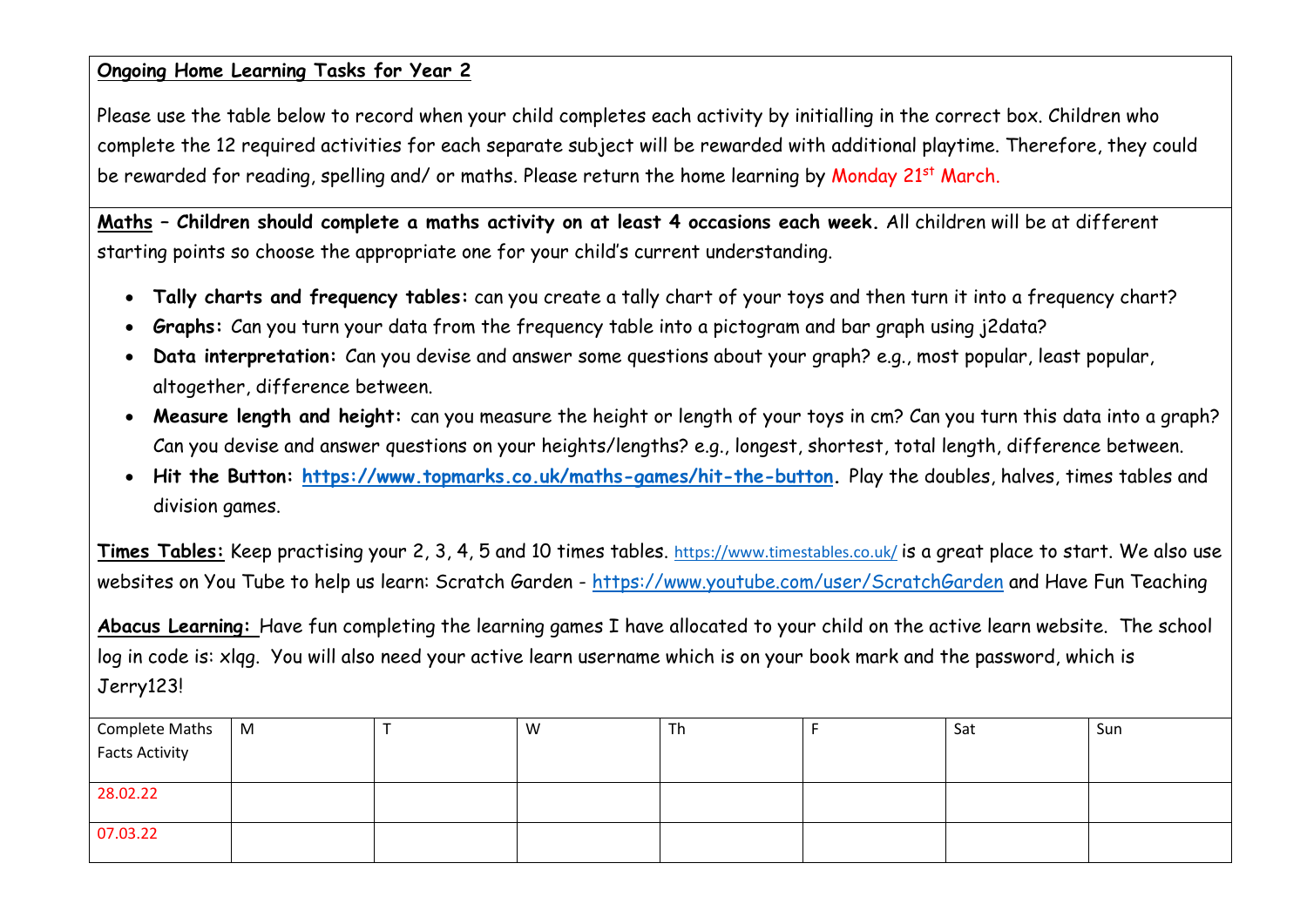| 14.03.22                                                                                                                                                                                                     |   |  |   |    |  |     |     |  |  |  |  |  |
|--------------------------------------------------------------------------------------------------------------------------------------------------------------------------------------------------------------|---|--|---|----|--|-----|-----|--|--|--|--|--|
| English-Reading                                                                                                                                                                                              |   |  |   |    |  |     |     |  |  |  |  |  |
|                                                                                                                                                                                                              |   |  |   |    |  |     |     |  |  |  |  |  |
| . Read aloud and discuss your book with an adult using the questions in the back of your reading record and on your book mark,                                                                               |   |  |   |    |  |     |     |  |  |  |  |  |
| at least 4 times each week. Continue to complete your bookworm sheets for the Rivenhall Rainbow Reading Challenge.                                                                                           |   |  |   |    |  |     |     |  |  |  |  |  |
| • Complete your Fabulous Fluency Reading each week. Remember, you need to read it to at least five people (sheep and pets                                                                                    |   |  |   |    |  |     |     |  |  |  |  |  |
| count) and get them to sign it.                                                                                                                                                                              |   |  |   |    |  |     |     |  |  |  |  |  |
| Read your Library book.<br>$\bullet$                                                                                                                                                                         |   |  |   |    |  |     |     |  |  |  |  |  |
| Practice recognising your blends and high frequency words in your flip cards, daily.                                                                                                                         |   |  |   |    |  |     |     |  |  |  |  |  |
| Reading Aloud to<br>an adult                                                                                                                                                                                 | M |  | W | Th |  | Sat | Sun |  |  |  |  |  |
|                                                                                                                                                                                                              |   |  |   |    |  |     |     |  |  |  |  |  |
| 28.02.22                                                                                                                                                                                                     |   |  |   |    |  |     |     |  |  |  |  |  |
| 07.03.22                                                                                                                                                                                                     |   |  |   |    |  |     |     |  |  |  |  |  |
|                                                                                                                                                                                                              |   |  |   |    |  |     |     |  |  |  |  |  |
| 14.03.22                                                                                                                                                                                                     |   |  |   |    |  |     |     |  |  |  |  |  |
| English- Spelling - Complete a spelling task at least four times a week.                                                                                                                                     |   |  |   |    |  |     |     |  |  |  |  |  |
|                                                                                                                                                                                                              |   |  |   |    |  |     |     |  |  |  |  |  |
| • Practise the spellings on the national Year 2 common exception words list.                                                                                                                                 |   |  |   |    |  |     |     |  |  |  |  |  |
| Practise your weekly spellings. Can you put each word into a sentence? How many times can you write each word in 30<br>$\bullet$                                                                             |   |  |   |    |  |     |     |  |  |  |  |  |
| seconds? Can you put your spellings into rainbow colours? Can you spot the spellings in your reading books?                                                                                                  |   |  |   |    |  |     |     |  |  |  |  |  |
| • In GPS we are identifying different types of sentences statement, question, command or exclamation). Within these<br>sentences we are also identifying conjunctions, verbs, adverbs, adjectives and nouns. |   |  |   |    |  |     |     |  |  |  |  |  |
| Spelling practice                                                                                                                                                                                            | M |  | w | Th |  | Sat | Sun |  |  |  |  |  |
|                                                                                                                                                                                                              |   |  |   |    |  |     |     |  |  |  |  |  |
| 28.02.22                                                                                                                                                                                                     |   |  |   |    |  |     |     |  |  |  |  |  |
| 07.03.22                                                                                                                                                                                                     |   |  |   |    |  |     |     |  |  |  |  |  |
|                                                                                                                                                                                                              |   |  |   |    |  |     |     |  |  |  |  |  |
| 14.03.22                                                                                                                                                                                                     |   |  |   |    |  |     |     |  |  |  |  |  |